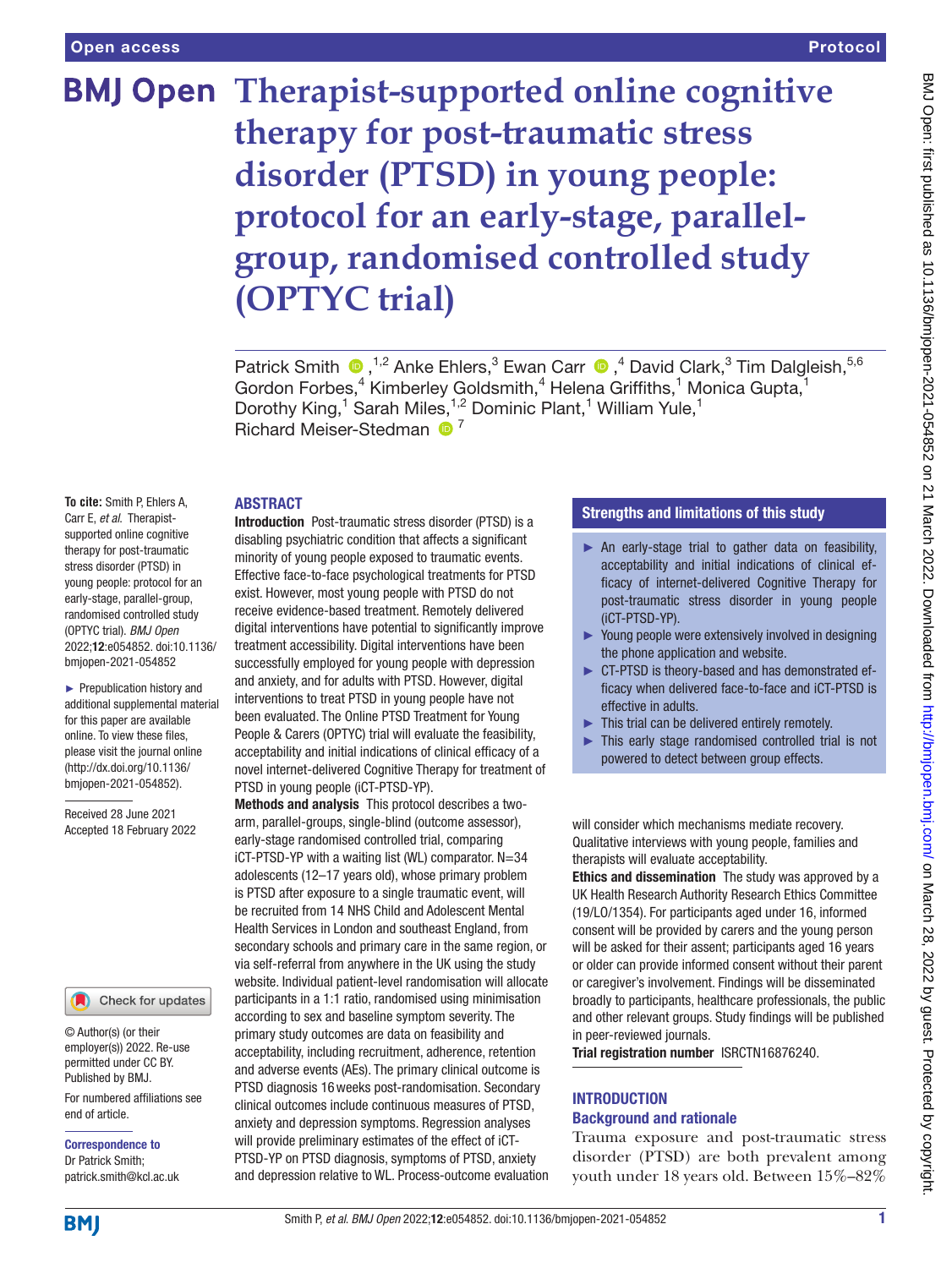of youth are exposed to traumas, and between 3%–8% of youth will develop PTSD by the age of 18 years, <sup>1-3</sup> representing a significant level of morbidity for health services. For affected individuals, PTSD is highly distressing, causes marked impairments in functioning and may run a chronic course for years or decades if left untreated.<sup>45</sup>

Effective treatments for PTSD exist. Recent reviews of psychological treatments for PTSD in youth find that various forms of trauma‐focused cognitive behavioural therapy (TF‐CBT) show consistently large effects in reducing PTSD symptoms and associated comorbidities.<sup>67</sup> Cognitive therapy for PTSD (CT-PTSD) is a form of TF-CBT developed by our group<sup>89</sup> recommended as a first-line intervention in national and international practice guidelines. $10$  The treatment is theory-based, manualised and delivered over 10–12 individual sessions. Two published randomised controlled trials  $(RCTs)^{11}$  12 find that CT-PTSD is acceptable to young people (8–18 years old), and efficacious.<sup>[13](#page-8-6)</sup>

However, most young people under 18 years old with PTSD do not receive an effective, evidence-based treatment. The gap between community prevalence of psychiatric disorders and treatment provision for young people is well-known and longstanding. $14$  In a recent population based British study, only 40% of young people with PTSD sought help from general practitioners (GPs) or mental health practitioners and only 20% had accessed specialist mental health services in the past year.<sup>15</sup> Limited access to treatment may be due to multiple interacting factors including under-capacity and long waiting times for assessment and treatment in specialist Child and Adolescent Mental Health Services, $16$  and the burden and inconvenience to young people and families in attending face-to-face appointments in a clinic.

Remote delivery of psychological therapy via the internet has enormous potential to address some of these barriers, and to increase accessibility of treatment.<sup>[17](#page-8-10)</sup> Young people have enthusiastically endorsed the potential for digital health interventions.[18](#page-9-0) For disorders other than PTSD, digital health interventions are known to be acceptable to young people and clinically helpful. For example, computerised cognitive behavioural therapy (C-CBT) for depression demonstrates clear clinical benefit for young people<sup>[19 20](#page-9-1)</sup> and is now recommended by National Institute for Health and Care Excellence.<sup>[21](#page-9-2)</sup> Lessons have been learnt about the development of digital mental health interventions including the need for co-design with young people, $^{22}$  and the active engagement of young people in therapy facilitated by continued therapist support during treatment.<sup>[19](#page-9-1)</sup>

Development of remotely delivered therapy for treatment of PTSD in young people lags behind that for other disorders. Jaycox and colleagues $^{23}$  report encouraging preliminary outcomes for a self-help web-based tool to augment and enhance usual school support services for trauma-exposed youth (7th – 12th grade, mean age 15 years). Kassam-Adams and colleagues<sup>24</sup> showed that a digital intervention for preventing PTSD symptoms in

injured children (8–12 years old) was feasible and clinically promising. Ruggiero and colleagues $^{25}$  $^{25}$  $^{25}$  found that use of a web-based psychoeducation intervention for disasteraffected adolescents (mean age 14.5 years) was associated with improvements in PTSD symptoms. However, to our knowledge, no studies have yet reported on the development or evaluation of internet-delivered TF-CBT for treatment of PTSD in children and young people. This is surprising because face-to-face TF-CBT is well established as an effective treatment for PTSD in youth, and work with adults shows that PTSD is a disorder which is treat-able via the internet.<sup>[26](#page-9-7)</sup>

In this project we aim to address this clear gap. We have co-designed with adolescents an internet version of CT-PTSD, to be delivered via smartphone application and website, with remote therapist support. Our longer-term intention is to determine whether this approach will help to reduce the treatment gap for young people with PTSD by making an efficacious therapy more widely available. Our aim in the current early-stage trial is to gather preliminary data on feasibility, acceptability and initial signal of clinical effects of internet-delivered cognitive therapy for treatment of PTSD in young people (iCT-PTSD-YP), relative to a waiting list (WL) condition. Data gathered in the current trial will be used to inform the design and size of a future scaled-up trial. All items from the WHO Trial Registration data set are detailed in [online supplemental](https://dx.doi.org/10.1136/bmjopen-2021-054852)  [appendix 1.](https://dx.doi.org/10.1136/bmjopen-2021-054852)

# **Objectives**

The primary objective is to provide data on feasibility, acceptability, compliance, retention and delivery of iCT-PTSD-YP. The secondary objective is to provide initial estimates of the effect of iCT-PTSD-YP on symptoms of PTSD, anxiety and depression relative to a WL condition.

# METHODS AND ANALYSIS

#### Trial design

This study is a two-arm, parallel groups, single-blind (outcome assessor), early stage RCT, comparing iCT-PTSD-YP with a WL comparator. Individual patient-level randomisation will allocate participants in a 1:1 ratio, randomised using minimisation according to sex and baseline symptom severity.

# Patient and public involvement

Members of the NIHR Maudsley Biomedical Research Centre (BRC) Young Person's Mental Health Advisory Group (YPMHAG; 16–25year-olds with lived experience of using mental health services) were consulted before grant submission: they provided verbal and written feedback on the research ideas. Young people (N=33, aged 12–17 years old) were consulted at an early stage about the design of the application via a series of four focus groups held in four different schools. Young people receiving face-to-face CT-PTSD provided feedback on initial prototypes of the application. A young person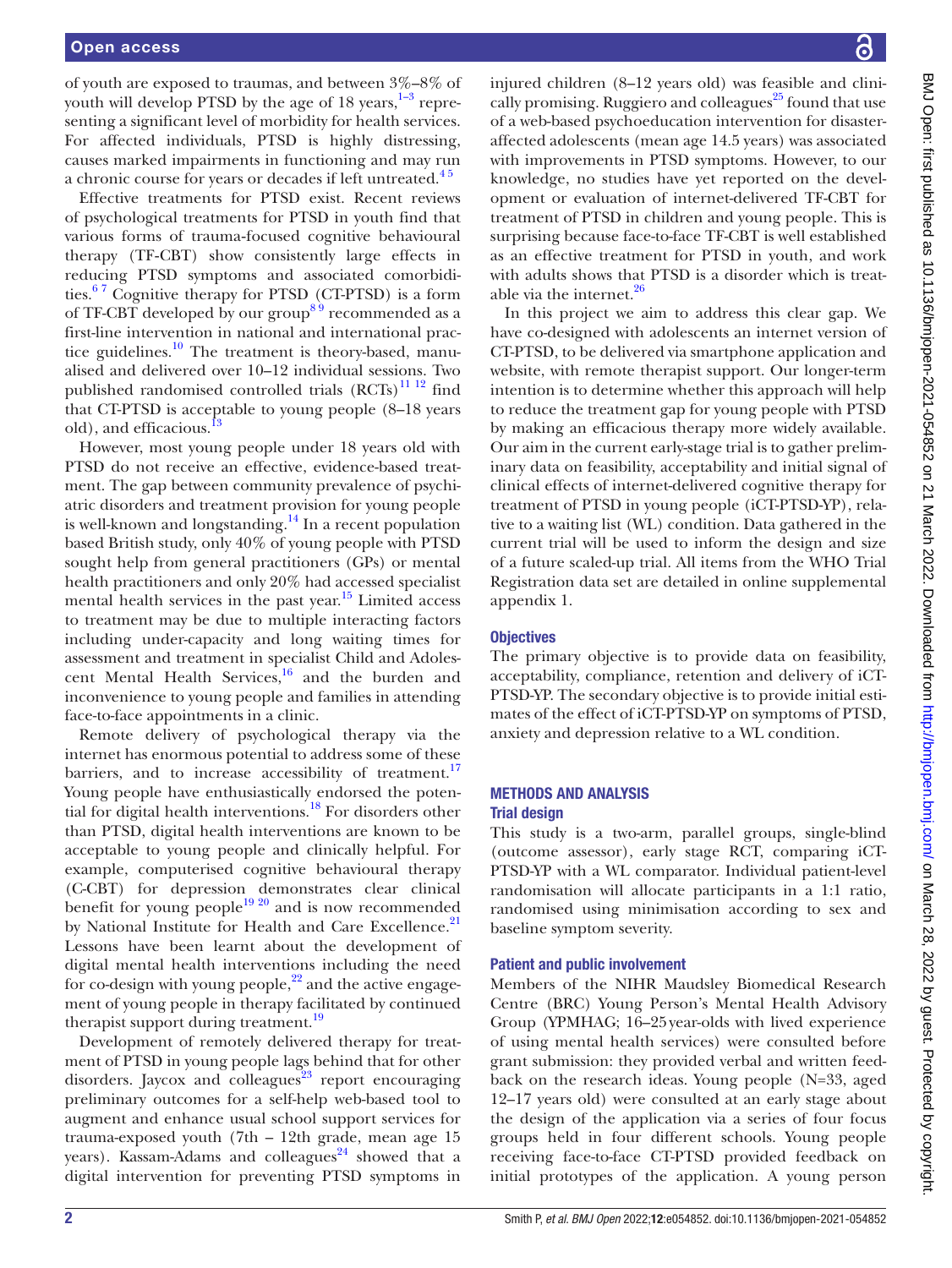with lived experience of using mental health services is a member of the Trial Steering Committee (TSC). We will consult the YPMHAG and the TSC about our dissemination strategy.

#### Study setting

The trial will be carried out in the UK. Trial randomisation will be carried out by King's College London Clinical Trials Unit (CTU). Trial therapists will be based at King's College London and the University of East Anglia. Referrals will be sought from 14 NHS Child and Adolescent Mental Health Services (CAMHS) in London and southeast England, all of which are registered as study sites. Referrals will also be sought from secondary schools and primary care in the same region. We will offer to carry out screening surveys in schools to identify potentially eligible young people (12–17 years old). Self-referral from anywhere in the UK is also possible via the study website.

#### Eligibility criteria

Young people are eligible to be included if: they are aged 12–17 years old; their main presenting problem is PTSD and there is a not a comorbid problem that would preclude treatment of PTSD; PTSD symptoms relate to a single trauma; they speak English to a level that allows therapy without the need for an interpreter, and they read English to a level that allows independent use of iCT; they have access to a smartphone and a larger device (laptop, desktop computer, tablet) with internet access, and they have access to a safe and confidential space in which to engage in iCT. Young people are excluded if they have: brain damage; intellectual disability; pervasive developmental disorder or neurodevelopmental disorder, as assessed by clinical interview with parents/ carers; other psychiatric diagnosis that requires treatment before PTSD, determined by clinical interview and questionnaires; moderate-to-high risk to self; ongoing traumarelated threat; have started treatment with psychotropic medication, or changed medication, within the last 2 months; or are currently receiving another psychological treatment, as assessed in clinical interview; or previously received TF-CBT in relation to the same traumatic event that they are currently seeking treatment for.

Parents or carers are eligible to be included if they: are the parent or carer of a young person who meets all of the inclusion criteria and none of the exclusion criteria above; speak English to a level that allows participation in therapy without the need for an interpreter, and read English to a level that allows independent use of iCT; and have access to a smartphone and/or larger device with internet access.

#### Interventions

#### iCT-PTSD-YP

iCT-PTSD-YP comprises therapist-supported online delivery of all components from our published manual of face-to-face CT-PTSD for young people.<sup>[27](#page-9-8)</sup> Treatment aims to change

problematic appraisals, update trauma memories and change unhelpful coping responses. Treatment components are delivered in modules. There are 10 core modules for all young people (Psychoeducation about PTSD, Reclaiming life, Understanding PTSD, Developing a trauma narrative, Identifying hotspots, Updating the narrative, Working with triggers, Overcoming sense of danger, Visiting the site virtually and/or in person, Developing a blueprint) that are released to the young person sequentially by the therapist, and 11 optional modules which are released according to individual need (Relaxation, Sleep, Working with images, Working with physical difference, Anger, Grief, Shame, Guilt, Self-criticism, Rumination and Panic). Modules were co-designed with input from young people and built on the content of the modules developed for iCT-PTSD for adults.<sup>28 29</sup> Modules are interactive (prompting for user action to progress through the application and requesting user text input and questionnaire responses) and include text, illustrations, audio case examples, animations and videos. Modules are intended for independent self-study by young people. Therapists can log onto the site to view young people's progress including their text input and questionnaire responses. Young people and therapists can message each other via the application. Parents and carers are provided a separate log on to the carer version of the application. The carer version comprises eight modules, and the emphasis is on providing information to carers about therapy, including advice about how carers can help in young people's recovery. Carers do not have access to any information that their child inputs to the application. Modules are delivered via a progressive web application on a smartphone or computer, hosted on a secure server. The application is not publicly available currently. For trial participants, an individual account requiring two-factor authentication log-in is created for the young person and their carer.

Therapists will be clinical psychologists or CBT therapists who have received training in face- to-face CT-PTSD, and in use of the iCT-PTSD-YP application. Therapists will have contact with young people and carers via phone or videoconferencing at least once a week for the duration of therapy. Therapists release modules according to the young person's individual formulation, remind and encourage young people to log on to the application and provide support in using the application and implementing the treatment components. Weekly clinical supervision will be provided by a consultant clinical psychologist from the trial team.

Therapy is delivered over 12 weeks. Post-treatment assessment is carried out 1month after the end of treatment (ie, at 16 weeks after randomisation).

# WL

Young people will be placed on a WL and re-assessed 16 weeks after randomisation. Young people who require treatment at the end of the waiting period will be offered immediate iCT-PTSD-YP. WL control arms are commonly used in PTSD treatment trials<sup>[6](#page-8-2)</sup> because natural recovery from PTSD can be substantial. $30$  Use of a WL condition ensures that the effect of treatment is not overestimated,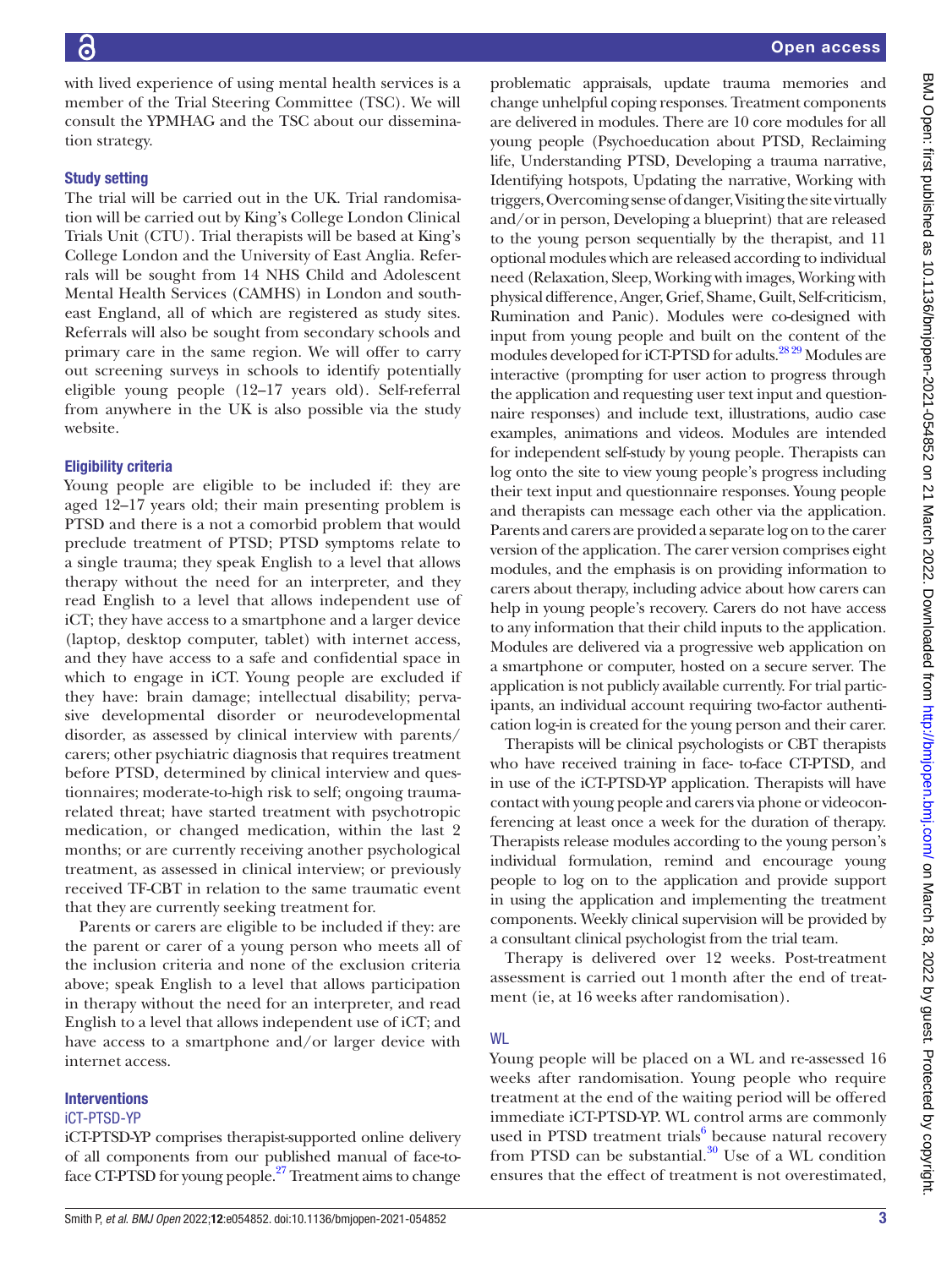and shows whether treatment is impeding the rate of natural recovery.

### **Withdrawals**

Participants will be withdrawn from treatment if: a current illness prevents further treatment; there is a change in the participant's condition or circumstances that in the clinician's opinion justifies the discontinuation of treatment; or the participant withdraws consent for treatment. Participants who discontinue treatment for the above reasons will be invited to provide follow-up data and will remain in the trial for the purposes of data analysis. If the participant no longer wishes to be followed up to provide research data, the participant will be withdrawn entirely from the trial. The different types of withdrawal will be captured and reported.

# **Outcomes**

The schedule for assessments is presented in [table](#page-3-0) 1.

The primary outcomes for the study are data on feasibility, adherence and acceptability, which will be reported using the metrics specified below.

# Feasibility outcomes

We will report: (1) the number of young people referred to the trial in total and according to referral route; (2) the number of young people screened in schools, and the proportion of those who proceed to a phone call with the

<span id="page-3-0"></span>

| Table 1<br>Study schedule |                           |                |                      |                         |                    |                       |
|---------------------------|---------------------------|----------------|----------------------|-------------------------|--------------------|-----------------------|
|                           | <b>Study period</b>       |                |                      |                         |                    |                       |
| <b>Measure</b>            | <b>Screen</b><br>0-1 week | Pre<br>0 weeks | Weekly<br>(iCT only) | <b>Mid</b><br>0+6 weeks | Post<br>0+16 weeks | Follow-up             |
|                           |                           |                |                      |                         |                    | 0+38 weeks (iCT only) |
| Enrolment                 |                           |                |                      |                         |                    |                       |
| Eligibility screen        | X                         |                |                      |                         |                    |                       |
| Provide study information | $\chi$                    |                |                      |                         |                    |                       |
| Gain informed consent     |                           | X              |                      |                         |                    |                       |
| Online assessment         |                           |                |                      |                         |                    |                       |
| Dawba                     |                           | $\chi$         |                      |                         |                    |                       |
| Interview                 |                           |                |                      |                         |                    |                       |
| Demographic interview     |                           |                |                      |                         |                    |                       |
| CAPS-CA-5                 |                           | $\pmb{X}$      |                      |                         | $\pmb{X}$          |                       |
| CGAS                      |                           | X              |                      |                         | X                  |                       |
| Adolescent questionnaires |                           |                |                      |                         |                    |                       |
| CPSS-5                    |                           | X              |                      |                         | X                  | $\chi$                |
| CRIES-8                   |                           | $\pmb{X}$      | $\boldsymbol{X}$     | $\boldsymbol{X}$        | $\pmb{\chi}$       | $\boldsymbol{X}$      |
| RCADS-C                   |                           | X              |                      |                         | X                  | X                     |
| <b>CPTCI</b>              |                           | $\pmb{\chi}$   |                      | $\boldsymbol{X}$        | $\overline{X}$     | $\boldsymbol{X}$      |
| <b>TMQQ</b>               |                           | $\chi$         |                      | $\chi$                  | X                  | X                     |
| <b>Rumination items</b>   |                           | $\pmb{\chi}$   |                      | $\chi$                  | $\pmb{\chi}$       | $\chi$                |
| CHU-9D                    |                           | X              |                      |                         | X                  | X                     |
| Adverse events            |                           |                |                      | $\pmb{\chi}$            | $\boldsymbol{x}$   | $\chi$                |
| Carer questionnaires      |                           |                |                      |                         |                    |                       |
| SDQ-P                     |                           | $\chi$         |                      |                         | $\overline{X}$     | $\boldsymbol{X}$      |
| RCADS-P                   |                           | X              |                      |                         | X                  | X                     |
| CA-SUS                    |                           | $\chi$         |                      |                         | $\pmb{\chi}$       | $\chi$                |
| Adverse events            |                           |                |                      | X                       | X                  | $\chi$                |
| Qualitative interviews    |                           |                |                      |                         |                    |                       |
| Adolescents               |                           |                |                      |                         | X                  |                       |
| Carers                    |                           |                |                      |                         | $\boldsymbol{X}$   |                       |
| Therapists                |                           |                |                      |                         | X                  |                       |

CAPS-CA-5, Clinician Administered PTSD Scale for DSM-5: Child and Adolescent version; CA-SUS, Child and Adolescent Service Use Schedule; CGAS, Children's Global Assessment Scale; CHU-9D, Child Health Utility Index 9D; CPSS-5, Child PTSD Symptom Scale for DSM-5; CPTCI, Child Post Traumatic Cognitions Inventory; CRIES-8, Children's Revised Impact of Event Scale, 8-item version; DSM-5, Diagnostic and Statistical Manual of Mental Disorders; iCT, internet-delivered cognitive therapy; PTSD, post-traumatic stress disorder; RCADS-C, Revised Children's Anxiety and Depression Scale—child version; RCADS-P, RCADS—parent version; SDQ-P, Strength and Difficulties Questionnaire—parent version; TMQQ, Trauma Memory Quality Questionnaire.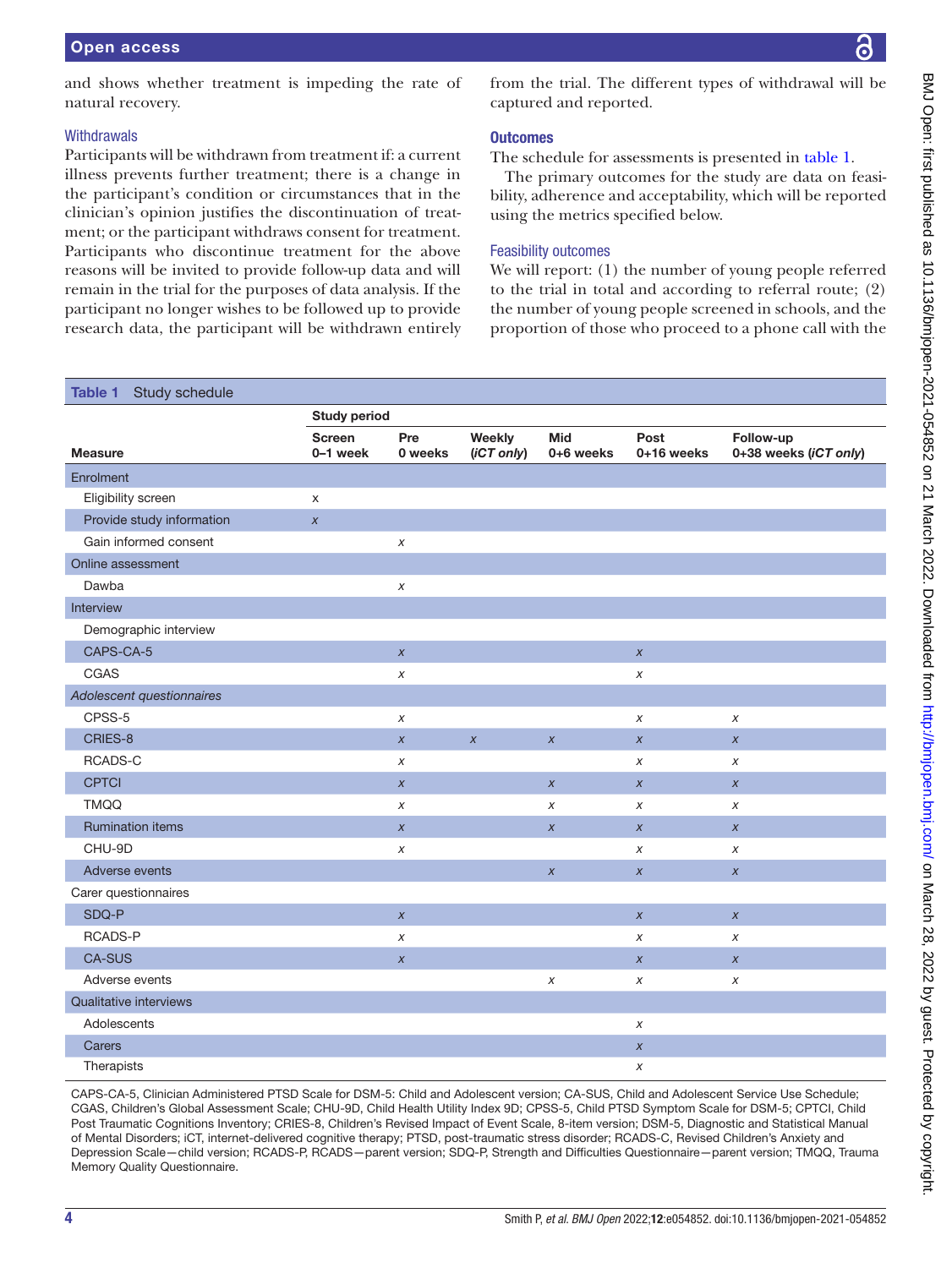family; (3) the number and proportion of young people in schools scoring above cut-off on a validated screening questionnaire (CRIES-8, see below) relative to the number of young people screened in schools; (4) the number and proportion of young people in schools who score above cut-off on the screening questionnaire but decline further participation with the trial relative to those scoring above cut-off); (5) the number and proportion of young people in schools who score above cut-off on the screening and consent to further assessment but are deemed ineligible at baseline assessment relative to those deemed eligible at baseline assessment; (6) the number of assessment appointments offered to participants; (7) the number and proportion of assessment appointments attended by participants, relative to the number of appointments offered, reported by referral source; (8) reasons for not attending assessment appointments, reported by referral source; (9) the number and proportion of young people who at baseline assessment consent to participate in the trial, relative to the number who attend assessment, with reasons for not consenting if known; (10) the number and proportion of young people eligible for the trial after baseline assessment, relative to the number of baseline assessments completed; (11) the number and proportion of young people who are randomised, and the proportion of consented young people who are randomised relative to the number who consented; (12) reasons for withdrawing from the trial if known; and (13) the number retained in study at 16 weeks (post-treatment) and at 38 weeks (follow-up), and the proportions of those who start treatment who are retained.

# Adherence metrics

For participants allocated to iCT-PTSD-YP, we will report: (1) the number of times logged into the programme per week and in total; (2) time spent logged in per week and in total; (3) the number of modules completed in total and according to device used; (4) the number of therapist phone calls attended per week and in total, and the number of missed phone appointments; (5) time spent on phone calls per week and in total; (6) the number of messages to/from therapist per week and in total; (7) the number and proportion of young people who start treatment; (8) the number of weeks of therapy completed and (9) reasons for dropping out of treatment if known.

# Acceptability outcomes

We will carry out qualitative interviews with young people, carers and therapists to gauge acceptability of iCT-PTSD-YP, and we will summarise interview data using content analysis. We will aim for these interviews to be representative of individuals involved in the feasibility trial (young people, carers, therapists), including young people who left the study or failed to adhere to the course of treatment, to provide a full range of views. We will interview trial participants in both arms about the acceptability of the research procedures including the assessment measures and their views on randomisation.

# Primary clinical outcome

Presence of PTSD according to the Diagnostic and Statistical Manual of Mental Disorders (DSM-5) at 16 weeks post-randomisation, ascertained using the Clinician Administered PTSD Scale for DSM-5: Child and Adolescent version (CAPS-CA- $5^{30}$ ), administered by trained reliable raters, blind to treatment allocation.

# Secondary clinical outcomes

Child-reported outcomes at 16 weeks post randomisation: PTSD symptom severity (continuous score) on the CAPS-CA-5;<sup>[31](#page-9-11)</sup> PTSD symptom severity on the Child PTSD Symptom Scale for DSM-5 (CPSS- $5^{32}$ ); PTSD symptom severity on the Children's Revised Impact of Event Scale, 8-item version (CRIES- $8^{3334}$ ); and symptoms of depression and anxiety on the 25-item Revised Children's Anxiety and Depression Scale (RCADS).<sup>[35](#page-9-14)</sup> Carer reported outcomes at 16 weeks post randomisation: Revised Children's Anxiety and Depression Scale—parent version (RCADS-P<sup>[35](#page-9-14)</sup>); and Strength and Difficulties Questionnaire—parent version  $(SDQ-P)$ .<sup>36</sup> At 38-week follow-up for participants in the iCT-PTSD-YP only, all secondary clinical outcomes apart from the CAPS-CA-5 will be repeated.

# Process measures

The cognitive model<sup>[8](#page-8-3)</sup> on which treatment is based specifies a number of mechanisms of therapeutic change. We will test mediation via changes in appraisals, memory quality and ruminative thinking from baseline to midtreatment (6weeks post randomisation) using: the Child Post Traumatic Cognitions Inventory  $(CPTCI<sup>37</sup>)$ ; the Trauma Memory Quality Questionnaire (TMQQ<sup>38</sup>); and the Trauma Related Rumination Questionnaire items.<sup>[39](#page-9-18)</sup>

# Health economic outcomes

We will collect economic data on health utilities and resource use using the Child Health Utility Index 9D  $(CHU-9D)$ <sup>40</sup> and the Child and Adolescent Service Use Schedule, $^{41}$  administered at baseline and 16 weeks post-randomisation.

# Participant timeline

All participants will be assessed three times during the study: pre-treatment (week 0), mid-treatment (week 6 post-randomisation) and post-treatment (week 16 post-randomisation). Participants in iCT-PTSD-YP will complete a brief weekly measure of PTSD symptoms (CRIES-8) and mood (Likert scale) on the application, and a follow-up assessment (week 38 post randomisation). The first participant was randomised on 24 August 2020, and the last participant was randomised on 20 October 2021. The trial is currently closed to new recruitment.

# Sample size

We will recruit 17 participants per arm. In our previous RCTs of face-to-face  $CT-PTSD$ <sup>[11 12](#page-8-5)</sup> in young people, we had 4% drop-out, but we have conservatively allowed for approximately 20% drop-out, to give at least n=14 at post-treatment in each arm. An early-stage trial of this size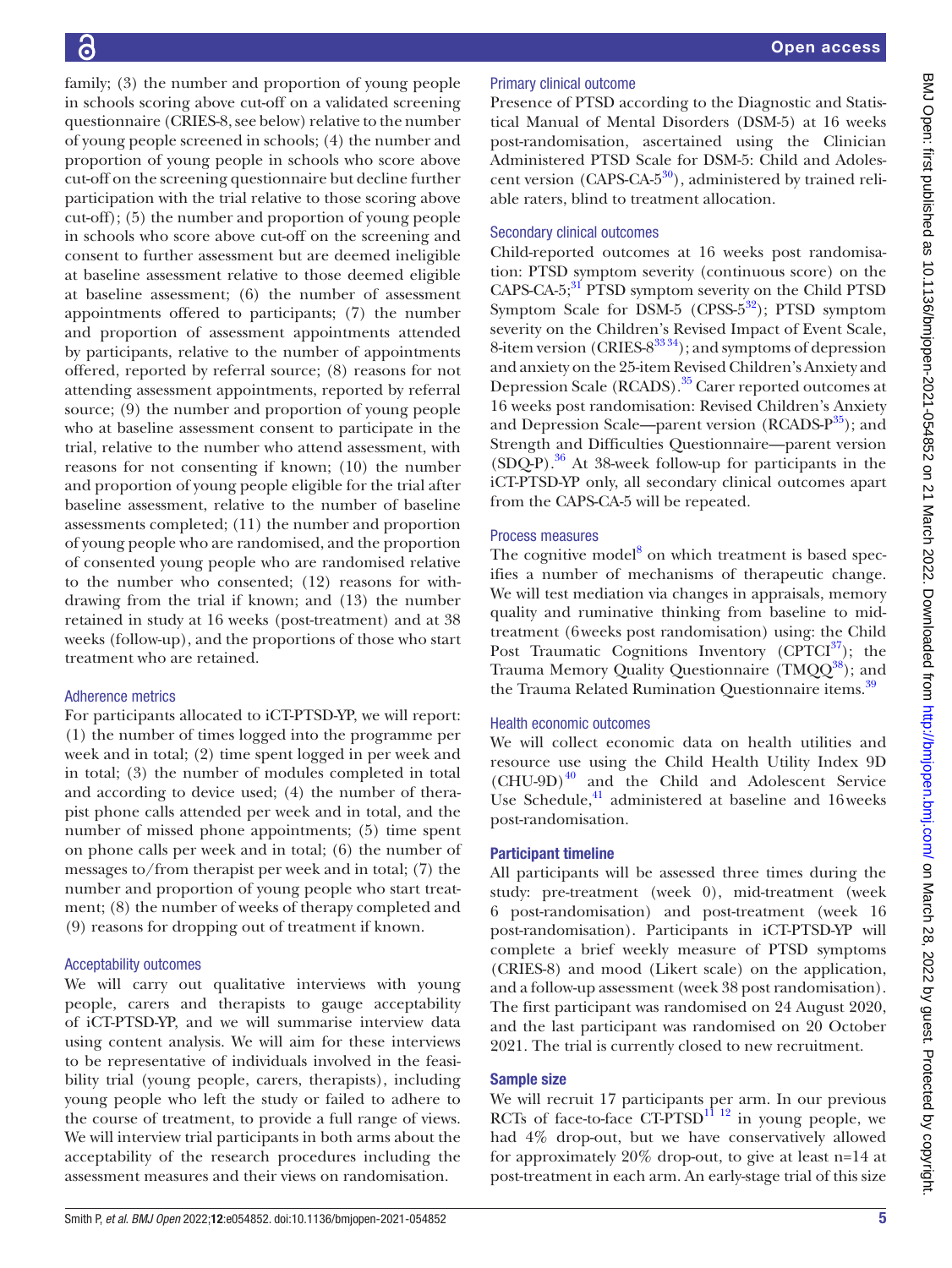

Key<br>FU = Follow-up WL = Wait list<br>iCT = Internet delivered Cognitive Therapy

<span id="page-5-0"></span>Figure 1 Study flowchart. CAMHS, NHS Child and Adolescent Mental Health Services; CRIES-8, Children's Revised Impact of Event Scale, 8-item version; GP, general practitioner.

will be sufficient to gather meaningful feasibility data on acceptability, compliance, retention and delivery. Power calculations are not typically used to determine sample size for feasibility studies. Therefore, we acknowledge an insufficient sample size to allow definitive between-group comparisons in this early stage RCT.<sup>[42 43](#page-9-21)</sup>

#### **Recruitment**

Participants will be recruited via three routes (see [figure](#page-5-0) 1): (1) from school screening; (2) from NHS CAMHS teams; and (3) from primary care (GP or school referral) or self-referral. For all referral routes, consent will be sought before assessment, and eligibility will be determined by the clinical assessment.

# Allocation

Once a participant is confirmed as eligible and consenting to the study, they will be registered in the main participant database (held using the IBM-SPSS program). Participants will be randomised to receive iCT-PTSD-YP or WL at a 1:1 ratio. Randomisation will be carried out by the King's College London CTU via a web-based service utilising minimisation with a random component. Minimisation factors will be sex and baseline PTSD symptom severity assessed by the CPSS (low:<51 and high:≥51). These factors were chosen in order to balance factors that may affect treatment response across the two arms. Other factors (such as age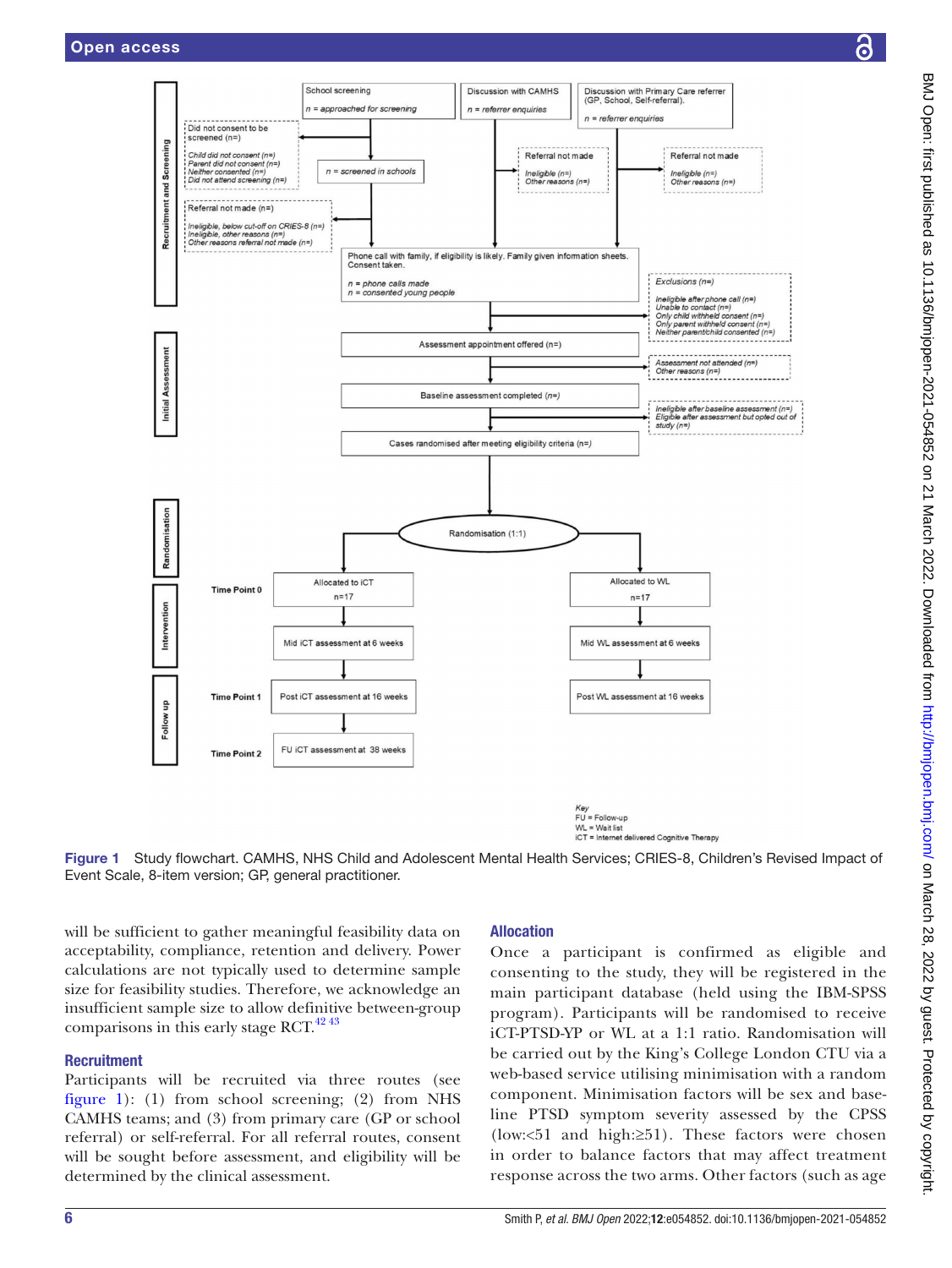and trauma type) were not included due to the modest trial size.

#### **Blinding**

All assessors of the primary and secondary clinical outcomes at follow-up at 16 weeks will be blind to trial arm allocation. Blind outcome assessors will be independent research assistants or clinical psychologists who are not part of the trial team. Assessors will be trained to standard on the CAPS-CA-5 interview, and inter-rater reliability will be assessed for 20 randomly selected interviews. The senior trial statistician (KG) will also be blind with all other members of the study team unblind to trial arm allocation. Unblinding of the senior trial statistician and the analysis of outcomes by intervention arm will occur after the initial draft of the statistical analysis report is generated.

#### Data collection methods

For the primary clinical outcome, the CAPS-CA clinical interview is completed on the phone or via videoconference, with symptom level responses marked on the interview form and then entered into the trial database. For secondary clinical outcomes, questionnaires are completed online via a secure commercial system (Qualtrics) with responses downloaded to an electronic database and re-entered into the trial database. Feasibility outcomes are recorded by the study research assistant in the trial database. Adherence metrics are either recorded by the trial therapist in the study database or automatically captured by the application and downloaded to standard database software.

# Data management

Participant information will be kept confidential and managed in accordance with the Data Protection Act, General Data Protection Regulation (GDPR) policies, NHS Caldicott Guardian, The UK Policy Framework for Health and Social Care Research and Research Ethics Committee Approval. Personally identifiable data will be collected from participants including name and contact details. This information will be stored securely and separately from all other study-generated data, which will be anonymised. Each participant will be given a unique Participant Identification Number (PIN). All feasibility and clinical outcomes for the RCT will be stored in SPSS databases against the participant PIN. These databases will be stored on a secure King's College London network drive, accessible to the study team only. Databases will be stored in a version control system, such that changes made over time can be examined and recovered. All databases will be registered in the King's Data Protection Register.

# Statistical methods

A comprehensive statistical analysis plan (SAP) will be developed and agreed with the TSC before any analysis is carried out. The SAP will describe statistical procedures in detail. Quantitative analyses will employ up-to-date versions of statistical software (eg, Stata or R).

# Analysis of feasibility outcomes and adherence metrics

The feasibility outcomes and adherence metrics will be summarised with appropriate summary statistics (eg, means and SD/medians and IQRs for continuous outcomes; frequencies and proportions for count outcomes). Where appropriate some feasibility outcomes will either be reported only for the iCT-PTSD-YP arm or will be reported separately by arm.

## Clinical outcomes

As this is an early-stage trial designed to gather data on feasibility outcomes, it is not powered to detect between-arm differences: where between-arm differences are presented, they will be treated as exploratory and not treated as inferential. Data completeness will be summarised for clinical outcomes. All comparative analyses will primarily be conducted under the intention-totreat (ITT) principle—all participants with a completed outcome will be included in the analysis and analysed according to the arm they were randomised to. Where deviations from ITT occur, this will be reported. We will carry out per-protocol analyses in addition to ITT, but these analyses will be treated as secondary to the ITT analysis. There will be no interim or subgroup analyses.

The primary and secondary clinical outcomes will be summarised with appropriate summary statistics by trial arm at each time point (primary, frequencies and proportions; secondary, means and SD). For each outcome we will estimate the treatment effect at 16 weeks, with the appropriate 95% CI. The iCT-PTSD-YP versus WL OR for remission from PTSD caseness at 16 weeks post-randomisation will be assessed using logistic regression with trial arm and the minimisation variables as covariates. The iCT-PTSD-YP versus WL mean differences in secondary clinical outcomes at 16 weeks post-randomisation will be estimated using linear regression, with trial arm, baseline outcome score and minimisation variables as covariates.

We will carry out per-protocol analyses for the primary outcome, and the CPSS-5 and CRIES-8 secondary outcomes at 16 weeks. These will be treated as secondary to the ITT analysis. The per-protocol analyses will be conducted in two populations. The first will consist of all participants with recorded outcome data who complete the minimum therapy needed to achieve clinical benefit (defined as completing at least the first six core modules (Psychoeducation about PTSD, Reclaiming life, Understanding PTSD, Developing a trauma narrative, Identifying hotspots, Updating the narrative)). The second per-protocol population will consist of all participants from the first per-protocol population who have additionally completed the core module, 'Working with triggers'.

# Process outcomes

An exploratory mediation analysis will be carried out to assess the indirect effect of treatment allocation on the primary clinical endpoint via the CPTCI, the TMQQ and items relating to rumination, measured at 6 weeks postrandomisation. The total, direct and indirect effects of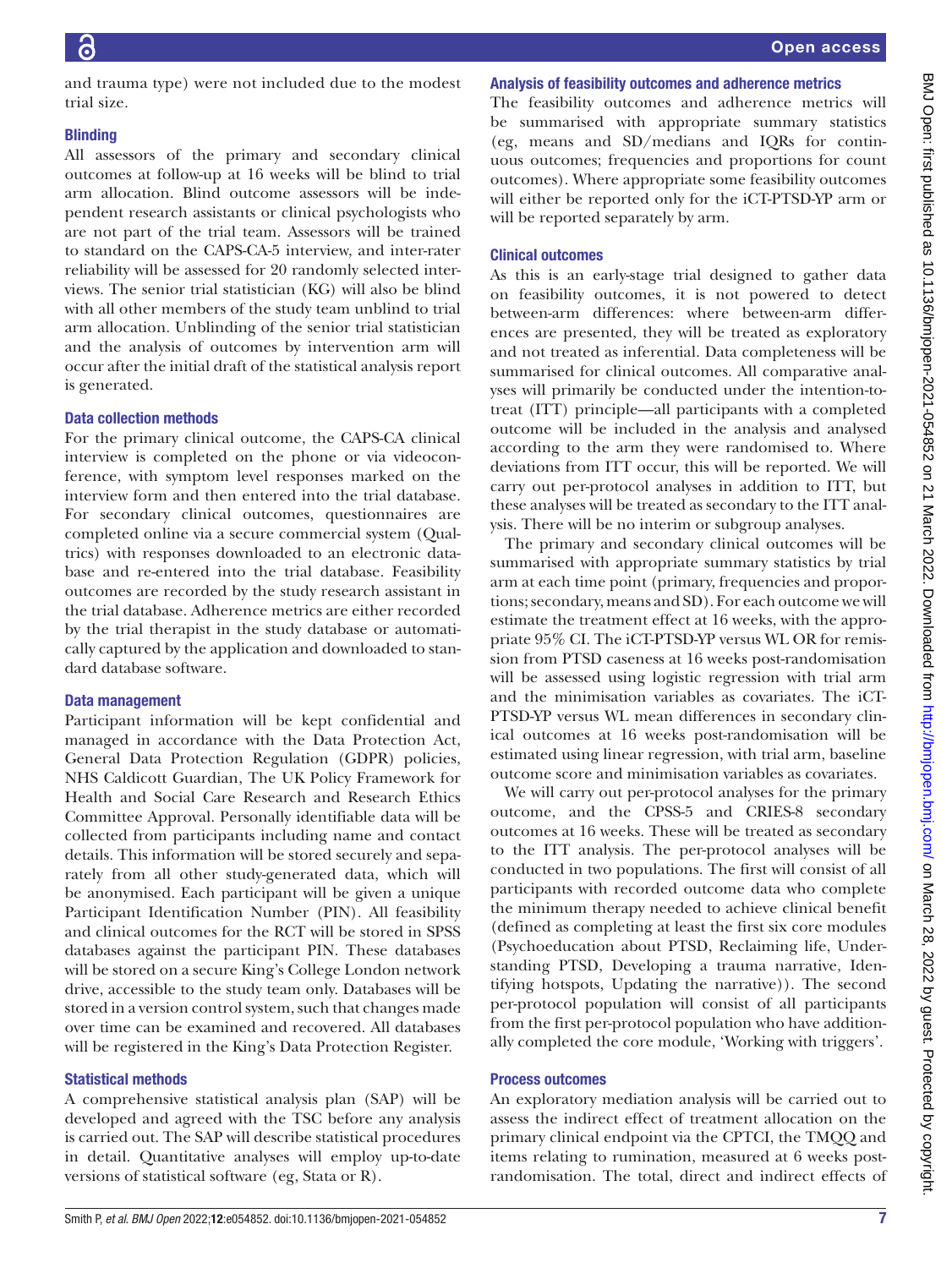treatment allocation on 16-week PTSD caseness will be estimated using the Stata paramed command $^{44\,45}$  to properly calculate effects for a binary outcome, along with associated 95% CIs. CIs for the indirect effect will be estimated using the percentile bootstrap.<sup>46</sup>

#### Health economics

To gauge the feasibility of collecting health economic data, data completeness will be summarised by presenting the number and proportion of complete and missing values at each time point. Efficacy will be measured using the CHU-9D measure of health-related quality of life. Data on iCT-PTSD-YP, contact time and indirect time for the intervention will be collected directly from clinicians and service records. Service use estimates will be combined with standard UK sources for unit costs to estimate total costs. The cost of iCT-PTSD-YP will be directly calculated. These data will allow us to index service use and permit preliminary estimates of the potential cost-effectiveness of iCT-PTSD-YP.

#### Qualitative analysis

We will carry out qualitative interviews at the end of each participant's iCT-PTSD-YP. If participants drop out of treatment early, we will endeavour to interview them. Semi-structured interviews using a topic guide will be carried out by a member of the study team who was not involved in treatment. The views and experiences of patients, parents or carers and trial clinicians will be sought in order to gain a multiperspective view of acceptability. Content analysis will be used to explore both commonalities and variations within and between these respondents. We will interview trial participants in both arms about the acceptability of the research procedures including the assessment measures and their views on randomisation. We will invite all participants to take part in qualitative interviews, until data saturation is reached.

#### Data monitoring

Project oversight will be provided by a monthly Project Management Group (PMG) attended by all co-investigators. Trial oversight will be provided by a 6-monthly TSC. The TSC will review the protocol, agree the SAP and safeguard the interests of trial participants. The TSC will provide advice to the chief investigator and sponsor. A separate Data Monitoring Committee (DMC) will not be convened. The TSC will monitor AEs and adverse reactions and will convene an emergency DMC if needed.

#### AEs

AEs are defined as any untoward occurrence in a trial participant, including events that are not necessarily caused by or related to trial procedures. Serious AEs are defined as AEs that result in death, are life-threatening, require hospitalisation or prolong existing hospitalisation or result in persistent or significant disability or incapacity. Some AEs are expected in this study, and will be reported to the TSC, for example: self-harm not requiring medical attention, increase in suicidal ideation, worsening of

PTSD symptoms (defined as 7-point increase in CRIES-8). Serious AEs will be reported to the Chair of the TSC, the Research Ethics Committee (REC) and the sponsor. AEs will be assessed at each assessment time point. Risk monitoring including AE monitoring will be carried out during clinical contact for those allocated to iCT-PTSD-YP. AEs will be monitored and recorded from randomisation to final follow-up.

## ETHICS AND DISSEMINATION Ethical approval

The study was approved by a UK Health Research Authority (HRA) Research Ethics Committee (REC; 19/ LO/1354). The study is sponsored by King's College London.

### Protocol amendments

We were initially funded to run a three-arm feasibility RCT comparing iCT-PTSD-YP with face-to-face CT-PTSD and WL. The COVID-19 pandemic national lockdown was implemented before we started to recruit to the planned three-arm trial. Restrictions in CAMHS services due to lockdown meant that we could not offer face-to-face CT-PTSD. Therefore, after consultation with the funder and the TSC we changed the design to the current twoarm trial and received HRA and REC approval to proceed. This change was made before recruitment started, and before registration on ISRCTN.

Further protocol amendments will require approval from the REC, and where relevant will be passed on to the trial register.

#### Consent and assent

For participants aged under 16, informed consent will be provided by carers and the young person will be asked for their assent. Participants aged 16 years or older can provide informed consent without their parent or caregiver's involvement. Please see [online supplemental file](https://dx.doi.org/10.1136/bmjopen-2021-054852)  for copies of consent and assent forms.

## **Confidentiality**

Information with regards to participants will be kept confidential. The treating clinician and research team involved in day-to-day trial management will have access to personally identifiable data so that they can maintain contact with participants throughout the study. Participants will be assigned a study ID. All outcome data will be stored against this study ID so that data are anonymised.

#### Access to data

All investigators will have access to the final trial data set. Our intentions are to maximise the availability and sharing of our data for the benefit of the wider research community, while providing for its long-term preservation and making due allowance for the potential commercial value of findings. The PMG will make the decision on whether to supply research data to a potential new researcher. Independent oversight of data access and sharing will be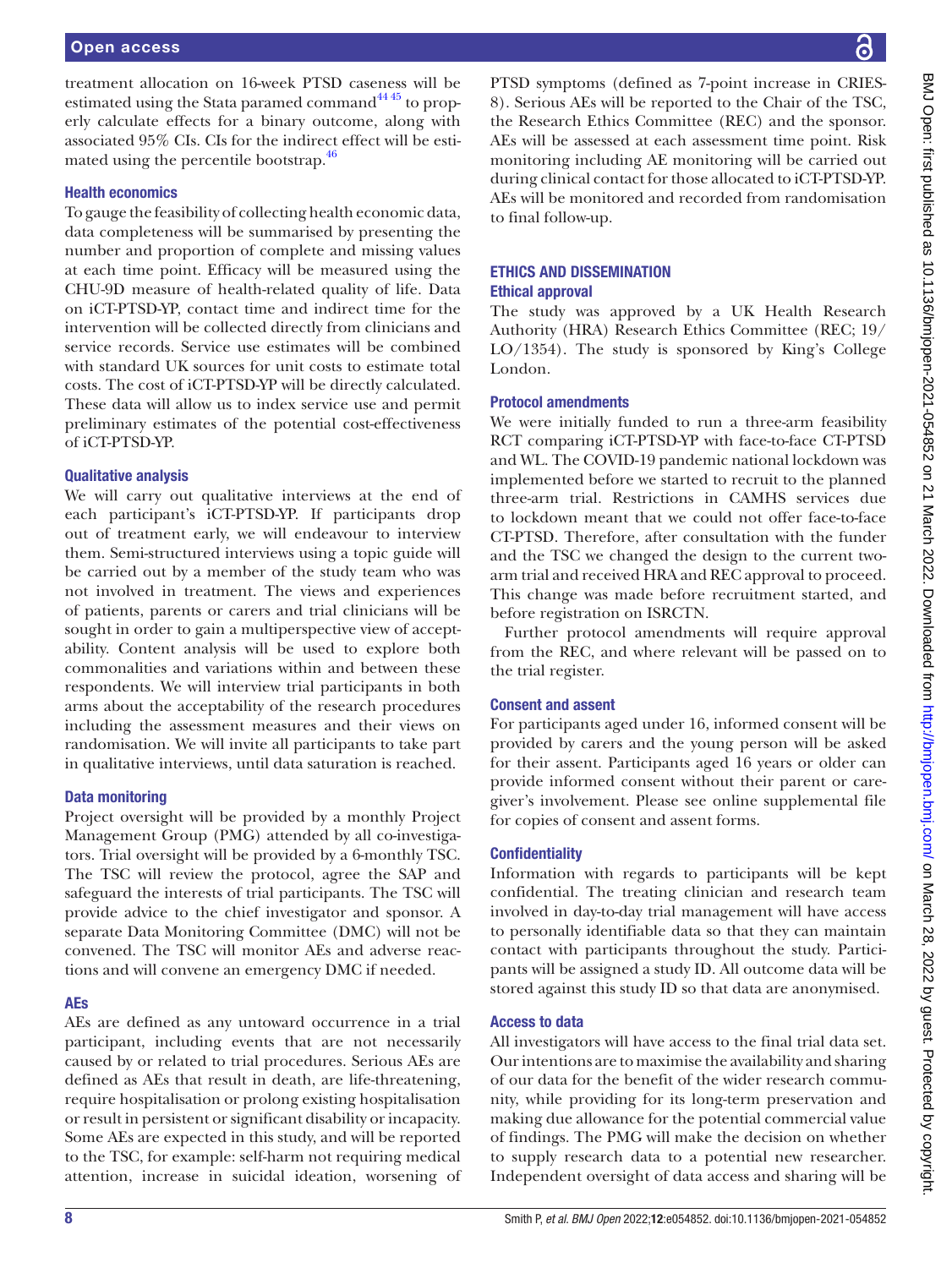provided by the TSC. Data released to the wider community after publication will be fully anonymised.

#### Dissemination policy

There are no publication restrictions and findings will be disseminated broadly to participants, healthcare professionals, the public and other relevant groups. The study findings will be published in peer-reviewed journals. The full trial protocol is available from PS.

# **DISCUSSION**

PTSD in children and adolescents is a significant public health burden. Highly efficacious treatments exist but are not widely accessible. Remotely delivered iCT-PTSD has potential to facilitate a step change in improving accessibility of an evidence-based therapy for youth. The data gathered in the current trial will inform the design and size of a future scaled up trial to evaluate remotely delivered iCT-PTSD-YP.

#### Author affiliations

<sup>1</sup>Department of Psychology, Institute of Psychiatry, Psychology and Neuroscience, King's College London, London, UK

<sup>2</sup>South London & Maudsley NHS Foundation Trust, London, UK

<sup>3</sup>Department of Experimental Psychology, University of Oxford, Oxford, UK 4 Department of Biostatistics and Health Informatics, Institute of Psychiatry,

Psychology and Neuroscience, King's College London, London, UK

5 Medical Research Council Cognition and Brain Sciences Unit, University of Cambridge, Cambridge, UK

<sup>6</sup>Cambridgeshire and Peterborough NHS Foundation Trust, Cambridge, UK <sup>7</sup>Department of Clinical Psychology and Psychological Therapies, University of East Anglia, Norwich, UK

#### Twitter Ewan Carr [@ewancarr](https://twitter.com/ewancarr)

Acknowledgements We are very grateful to the young people who helped to shape the project and made key contributions to the design of the intervention, and to the young people and carers who participate in the trial. We are very grateful to the Trial Steering Committee (Cathy Creswell, Andrew Brand, Rachel Calam and Paul Stallard) for their advice and support. EC, GF and KG's contributions represent independent research part funded by the NIHR Biomedical Research Centre (South London and Maudsley NHS Foundation Trust and King's College London). KG receives funding from the NIHR Applied Research Collaboration South London (King's College Hospital NHS Foundation Trust). The views expressed are those of the authors and not necessarily those of the NHS, the NIHR, the Department of Health and Social Care.

Contributors PS, DC, TD, AE, KG, RM-S and WY designed the trial. PS, DC, TD, AE, HG, MG, DK, RM-S, SM, DP and WY contributed to application development and delivery. PS, DC, EC, TD, AE, GF, KG, HG, DK, RM-S, SM and WY oversaw recruitment and data collection. PS drafted the protocol. All authors read and approved the final manuscript. All authors have agreed both to be personally accountable for their own contributions and to ensure that questions related to the accuracy or integrity of any part of the work, even ones in which the author was not personally involved, are appropriately investigated, resolved and the resolution documented in the literature.

Funding OPTYC is funded by the UK Medical Research Council's Developmental Pathway Funding Scheme (Grant reference: MR/P017355/1). TD was funded by the UK Medical Research Council (Grant Reference: SUAG/043 G101400). KG receives funding from the NIHR Applied Research Collaboration South London (King's College Hospital NHS Foundation Trust).

Competing interests Some authors (DC, TD, AE, RM-S, DP and PS) provide training in the delivery of CT-PTSD, for which they may sometimes receive payment. PS, DC and WY are coauthors on a published treatment manual of CT-PTSD for children and young people and receive royalties from sales.

Patient consent for publication Not applicable.

#### Provenance and peer review Not commissioned; externally peer reviewed.

Supplemental material This content has been supplied by the author(s). It has not been vetted by BMJ Publishing Group Limited (BMJ) and may not have been peer-reviewed. Any opinions or recommendations discussed are solely those of the author(s) and are not endorsed by BMJ. BMJ disclaims all liability and responsibility arising from any reliance placed on the content. Where the content includes any translated material, BMJ does not warrant the accuracy and reliability of the translations (including but not limited to local regulations, clinical guidelines, terminology, drug names and drug dosages), and is not responsible for any error and/or omissions arising from translation and adaptation or otherwise.

Open access This is an open access article distributed in accordance with the Creative Commons Attribution 4.0 Unported (CC BY 4.0) license, which permits others to copy, redistribute, remix, transform and build upon this work for any purpose, provided the original work is properly cited, a link to the licence is given, and indication of whether changes were made. See: [https://creativecommons.org/](https://creativecommons.org/licenses/by/4.0/) [licenses/by/4.0/](https://creativecommons.org/licenses/by/4.0/).

#### ORCID iDs

Patrick Smith<http://orcid.org/0000-0002-0743-7972> Ewan Carr<http://orcid.org/0000-0002-1146-4922> Richard Meiser-Stedman<http://orcid.org/0000-0002-0262-623X>

#### **REFERENCES**

- <span id="page-8-0"></span>1 Copeland WE, Keeler G, Angold A, *et al*. Traumatic events and posttraumatic stress in childhood. *[Arch Gen Psychiatry](http://dx.doi.org/10.1001/archpsyc.64.5.577)* 2007;64:577–84.
- 2 Landolt MA, Schnyder U, Maier T, *et al*. Trauma exposure and posttraumatic stress disorder in adolescents: a national survey in Switzerland. *[J Trauma Stress](http://dx.doi.org/10.1002/jts.21794)* 2013;26:209–16.
- 3 McLaughlin KA, Koenen KC, Hill ED, *et al*. Trauma exposure and posttraumatic stress disorder in a national sample of adolescents. *[J](http://dx.doi.org/10.1016/j.jaac.2013.05.011)  [Am Acad Child Adolesc Psychiatry](http://dx.doi.org/10.1016/j.jaac.2013.05.011)* 2013;52:815–30.
- <span id="page-8-1"></span>4 Morgan L, Scourfield J, Williams D, *et al*. The Aberfan disaster: 33 year follow-up of survivors. *[Br J Psychiatry](http://dx.doi.org/10.1192/bjp.182.6.532)* 2003;182:532–6.
- 5 Yule W, Bolton D, Udwin O, *et al*. The long-term psychological effects of a disaster experienced in adolescence: I: the incidence and course of PTSD. *[J Child Psychol Psychiatry](http://dx.doi.org/10.1111/1469-7610.00635)* 2000;41:503–11.
- <span id="page-8-2"></span>6 Morina N, Koerssen R, Pollet TV. Interventions for children and adolescents with posttraumatic stress disorder: a meta-analysis of comparative outcome studies. *[Clin Psychol Rev](http://dx.doi.org/10.1016/j.cpr.2016.05.006)* 2016;47:41–54.
- 7 Gutermann J, Schreiber F, Matulis S, *et al*. Psychological treatments for symptoms of posttraumatic stress disorder in children, adolescents, and young adults: a meta-analysis. *[Clin Child Fam](http://dx.doi.org/10.1007/s10567-016-0202-5)  [Psychol Rev](http://dx.doi.org/10.1007/s10567-016-0202-5)* 2016;19:77–93.
- <span id="page-8-3"></span>8 Ehlers A, Clark DM. A cognitive model of posttraumatic stress disorder. *[Behav Res Ther](http://dx.doi.org/10.1016/S0005-7967(99)00123-0)* 2000;38:319–45.
- 9 Ehlers A, Clark DM, Hackmann A. Cognitive therapy for PTSD: development and evaluation. *Behav Res Ther* 2005;43:413–31.
- <span id="page-8-4"></span>10 National Institute for Health and Care Excellence. Posttraumatic stress disorder. NICE guideline 116, 2018. Available: [https://www.](https://www.nice.org.uk/guidance/ng116/resources) [nice.org.uk/guidance/ng116/resources](https://www.nice.org.uk/guidance/ng116/resources)
- <span id="page-8-5"></span>11 Smith P, Yule W, Perrin S, *et al*. Cognitive-Behavioral therapy for PTSD in children and adolescents: a preliminary randomized controlled trial. *[Journal of the American Academy of Child &](http://dx.doi.org/10.1097/CHI.0b013e318067e288)  [Adolescent Psychiatry](http://dx.doi.org/10.1097/CHI.0b013e318067e288)* 2007;46:1051–61.
- 12 Meiser-Stedman R, Smith P, McKinnon A, *et al*. Cognitive therapy as an early treatment for post-traumatic stress disorder in children and adolescents: a randomized controlled trial addressing preliminary efficacy and mechanisms of action. *[J Child Psychol Psychiatry](http://dx.doi.org/10.1111/jcpp.12673)* 2017;58:623–33.
- <span id="page-8-6"></span>13 Mavranezouli I, Megnin-Viggars O, Daly C, *et al*. Research review: psychological and psychosocial treatments for children and young people with post-traumatic stress disorder: a network meta-analysis. *[J Child Psychol Psychiatry](http://dx.doi.org/10.1111/jcpp.13094)* 2020;61:18–29.
- <span id="page-8-7"></span>14 Ford T, Goodman R, Meltzer H. Service use over 18 months among a nationally representative sample of British children with psychiatric disorder. *[Clin Child Psychol Psychiatry](http://dx.doi.org/10.1177/1359104503008001006)* 2003;8:37–51.
- <span id="page-8-8"></span>15 Lewis SJ, Arseneault L, Caspi A, *et al*. The epidemiology of trauma and post-traumatic stress disorder in a representative cohort of young people in England and Wales. *[Lancet Psychiatry](http://dx.doi.org/10.1016/S2215-0366(19)30031-8)* 2019;6:247–56.
- <span id="page-8-9"></span>16 Care Quality Commission. *Review of children and young people's mental health services. Phase one report*. CQC, 2017.
- <span id="page-8-10"></span>17 Hollis C, Livingstone S, Sonuga-Barke E. Editorial: The role of digital technology in children and young people's mental health - a tripleedged sword? *[J Child Psychol Psychiatry](http://dx.doi.org/10.1111/jcpp.13302)* 2020;61:837–41.